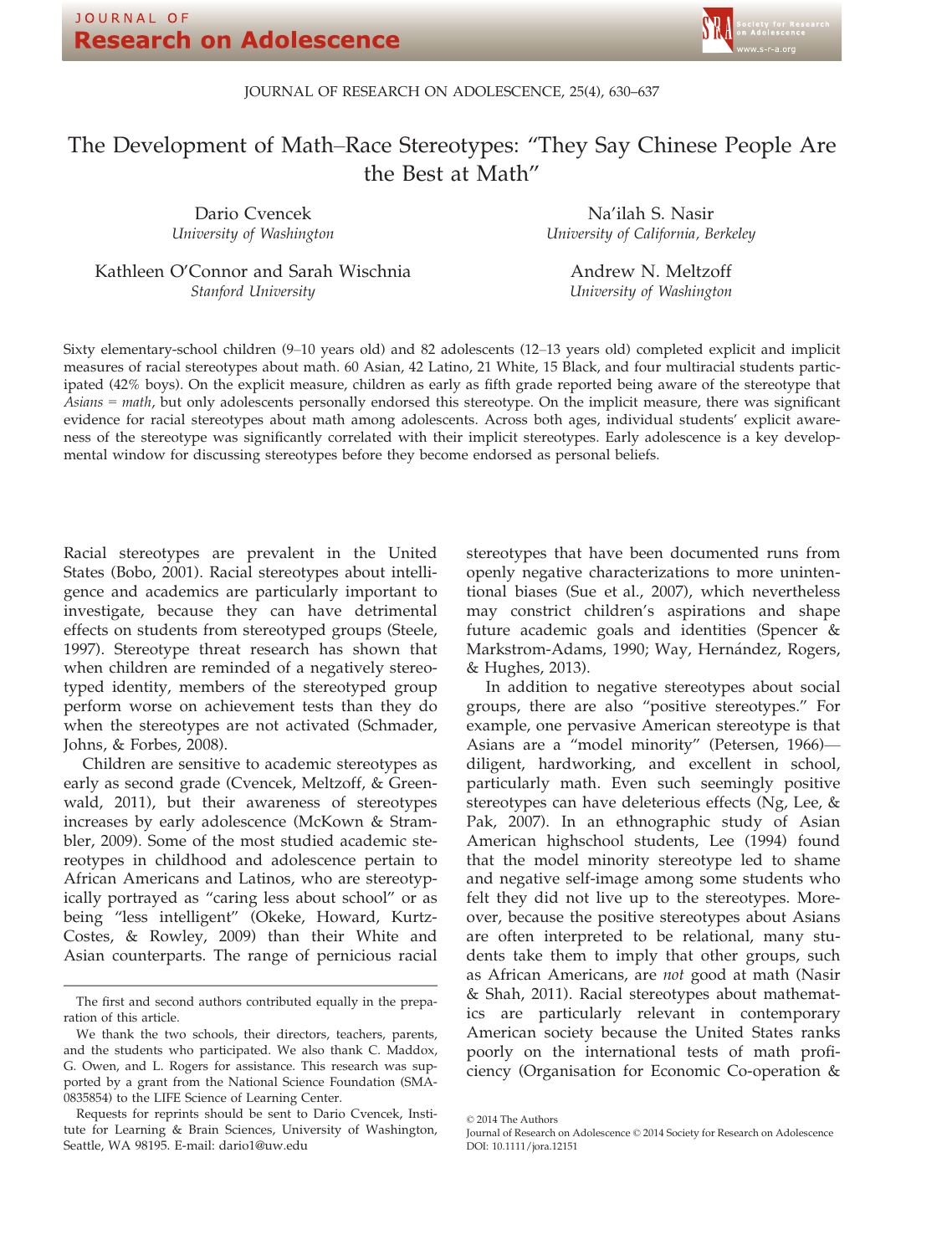Development, 2011) and societal stereotypes may, in part, contribute to this poor performance (Nosek et al., 2009).

Developmental studies have highlighted early adolescence as a time when racial stereotypes become increasingly more salient and personally meaningful for students (Black-Gutman & Hickson, 1996). This may be due to cognitive changes as well as heightened social sensitivity to issues of identity and "belonging" (Aboud, 2003; Master, Cheryan, & Meltzoff, forthcoming). During early adolescence, children increasingly focus on multiple identities relating to the social groups to which they belong (e.g., racial, ethnic, social class; Nesdale, 2001). Although we know that adolescents are knowledgeable about racial stereotypes in general, there is a gap in the literature about the changes in children's racial stereotypes concerning specific academic domains, such as mathematics as they transition into adolescence. What are children's beliefs about "who does math"?

# Stereotype Awareness Versus Stereotype Endorsement

A distinction can be made between students' awareness (or knowledge) of cultural stereotypes and their endorsement (or personal beliefs) (Devine, 1989). Do children first become aware of the stereotypes shared by the culture and subsequently internalize and endorse them as their own personal beliefs? Or do children first develop personal beliefs about different racial groups based on their own encounters with classmates, and only then become aware that these stereotypes are widely shared cultural beliefs? In the current research, we sought to test for the age differences in awareness and endorsement of math–race stereotypes by taking measures of both in the same children.

# Explicit Versus Implicit Stereotypes

Psychological research often distinguishes between controlled and conscious processes and more automatic and unconscious processes (Jacoby, 1991), and social psychologists have designed both explicit and implicit measures to tap people's beliefs and attitudes toward social groups (e.g., Greenwald & Banaji, 1995). In explicit measures, the participant is asked to provide deliberate reflections and verbal self-reports about what is being assessed; in implicit measures, the participant is often not informed about what is being assessed,

and no verbal report, justification, or purposive introspection is called for. For sensitive social beliefs, such as racial stereotypes, implicit measures have sometimes been shown to be *more* predictive of actual behavior than explicit measures (e.g., Greenwald, Poehlman, Uhlmann, & Banaji, 2009). For gender stereotypes about math, implicit measures have been shown to add predictive power beyond explicit measures for behaviors such as students' math grades and math-class enrollment (Steffens, Jelenec, & Noack, 2010). Building on these findings, we reasoned that a multimethod approach using both explicit and implicit measures could help capture nuanced aspects of race stereotypes about mathematical ability. Toward this end, we measured beliefs that are conscious and available to introspection (explicit measures of awareness and endorsement gathered through questionnaires) and also took a third measure, this one of beliefs that are unconscious and less available to introspection (implicit measure). In principle, these constructs are differentiable, and it is of interest how they may relate to one another and how each changes with development.

# Study Aims

The current study focuses on whether or not elementary and middle school students hold racial stereotypes about who can be good at math, particularly the  $Asian = math$  stereotype. The current study adds to existing research in three ways. First, we measure math–race stereotypes using both implicit and explicit stereotype measures with the same children. Second, we examine whether elementary and middle school students are explicitly aware of the particular academic race stereotype that Asians are good at math and compare that to their personal endorsement of these particular racial stereotypes. Third, we test for age differences: To what degree are there differences in the awareness and personal endorsement of the math–race stereotype between middle school adolescents and elementary school children?

#### METHOD

# Participants

Participants were recruited by researchers who visited two participating schools (one elementary school and one middle school serving Grades 6–8). All students were told about the study and given consent forms for signature by parents or guard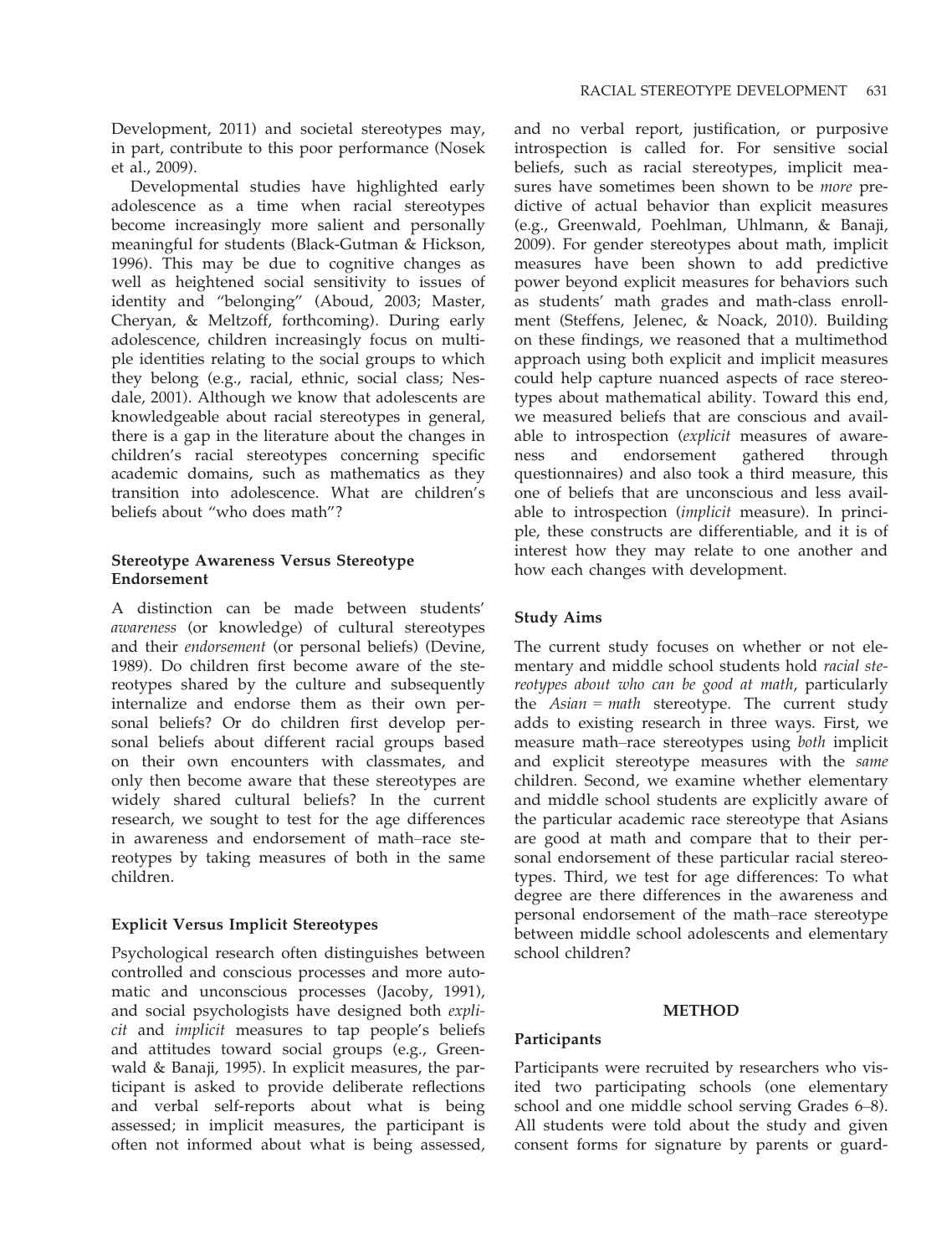ians. At the elementary school, 93 students were given consent forms, 64 consented, nine students declined participation, and 20 students did not return any forms. Of the 64 consented students, four were absent on the testing days. At the middle school, 116 students were given consent forms, 89 students consented, 15 declined, and 12 students did not return any forms. Of the 89 consented students, seven were absent on the testing days.

The study took place in two school sites in the same neighborhood in a mid-sized city in northern California. Sixty elementary-school students (fourth and fifth grade students) and 82 adolescents (seventh and eighth grade students) participated during their math class. The sample sizes, gender, and race breakdown for the test sample are presented in Table 1. The mean ages, in years, for children attending each of the four school grades were as follows: Grade 4,  $M = 9.58$  years  $(SD = 0.50)$ ; Grade 5,  $M = 10.65$  years  $(SD = 0.49)$ ; Grade 7,  $M = 12.39 \text{ years}$   $(SD = 0.49)$ ; and Grade 8,  $M = 13.41$  years  $(SD = 0.50)$ .

TABLE 1 Participant's Grade, Race, and Sex

|                    | Participant's Grade |                |                |                |                |  |
|--------------------|---------------------|----------------|----------------|----------------|----------------|--|
| Participant's Race | Grade 4             | Grade 5        | Grade 7        | Grade 8        | Total          |  |
| Asian              |                     |                |                |                |                |  |
| Participant's sex  |                     |                |                |                |                |  |
| Girl               | 7                   | 7              | 6              | 10             | 30             |  |
| Boy                | 11                  | 6              | 7              | 6              | 30             |  |
| Total              | 18                  | 13             | 13             | 16             | 60             |  |
| Latino             |                     |                |                |                |                |  |
| Participant's sex  |                     |                |                |                |                |  |
| Girl               | 9                   | 6              | 14             | 1              | 30             |  |
| Boy                | 3                   | 1              | 7              | 1              | 12             |  |
| Total              | 12                  | 7              | 21             | $\overline{2}$ | 42             |  |
| White              |                     |                |                |                |                |  |
| Participant's sex  |                     |                |                |                |                |  |
| Girl               | 1                   | $\overline{0}$ | 9              | 1              | 11             |  |
| Boy                | $\overline{0}$      | $\overline{2}$ | 7              | 1              | 10             |  |
| Total              | $\mathbf{1}$        | $\overline{2}$ | 16             | $\overline{2}$ | 21             |  |
| Black              |                     |                |                |                |                |  |
| Participant's sex  |                     |                |                |                |                |  |
| Girl               | 3                   | $\Omega$       | 5              | 2              | 10             |  |
| Boy                | $\overline{0}$      | $\overline{2}$ | 1              | $\overline{2}$ | 5              |  |
| Total              | 3                   | $\overline{2}$ | 6              | $\overline{4}$ | 15             |  |
| Multiracial        |                     |                |                |                |                |  |
| Participant's sex  |                     |                |                |                |                |  |
| Girl               | 1                   | 0              | 1              | $\Omega$       | 2              |  |
| Boy                | 1                   | $\Omega$       | 1              | $\Omega$       | $\overline{2}$ |  |
| Total              | $\overline{2}$      | $\Omega$       | $\overline{2}$ | $\Omega$       | $\overline{4}$ |  |
| Total              |                     |                |                |                | 142            |  |

# Procedures for Questionnaire Measures (Explicit Measures)

Questionnaires were administered during students' math classes. Students were told that their answers would be confidential and that they could skip questions they did not wish to answer. The questionnaire took approximately 20–30 min to complete.

To measure students' awareness and endorsement of cultural stereotypes about race and math, we used Augoustinos and Rosewarne's (2001) procedure to help students differentiate between their perception of others' opinions and their own personally endorsed opinion. The awareness and endorsement measures consisted of two items each about math. For the awareness measure, the two items included in the analyses were: "I think most people in America believe that most Asian people " and "I think most people in America believe that most White people are  $\blacksquare$ . " For the endorsement measure, the two items included in the analyses were: "In my opinion, most Asian people are \_\_\_\_\_" and "In my opinion, most White people are \_\_\_\_\_." Students were instructed to circle the number corresponding to their answer, using a 5-point Likert scale that ranged from very bad at math to very good at math.

# Procedures for Implicit Association Test (Implicit Measure)

For the implicit measure of math–race stereotypes, we adapted a social psychology instrument used with adults, the Implicit Association Test (IAT; Greenwald, McGhee, & Schwartz, 1998). Our adaptation was closely modeled after the Child IAT procedures previously reported by Cvencek et al. (2011).

The IAT is based on the principle that it is easier to give the same response to items that are associated than if they are not. Children with the math stereotype (i.e.,  $Asians = math$ ) should find it easier to respond when Asian faces and math words are paired together (i.e., stereotype congruent task) than when White faces and math words are paired together (i.e., stereotype incongruent task). The IAT procedure also requires a contrast case, and in this study children classified the faces representing Asian and White races and words representing both math (e.g., addition, graph) and reading (e.g., books, story). The reason for this choice is that Asians and Whites have historically had the highest average SAT-Math scores (Snyder & Dillow, 2012), and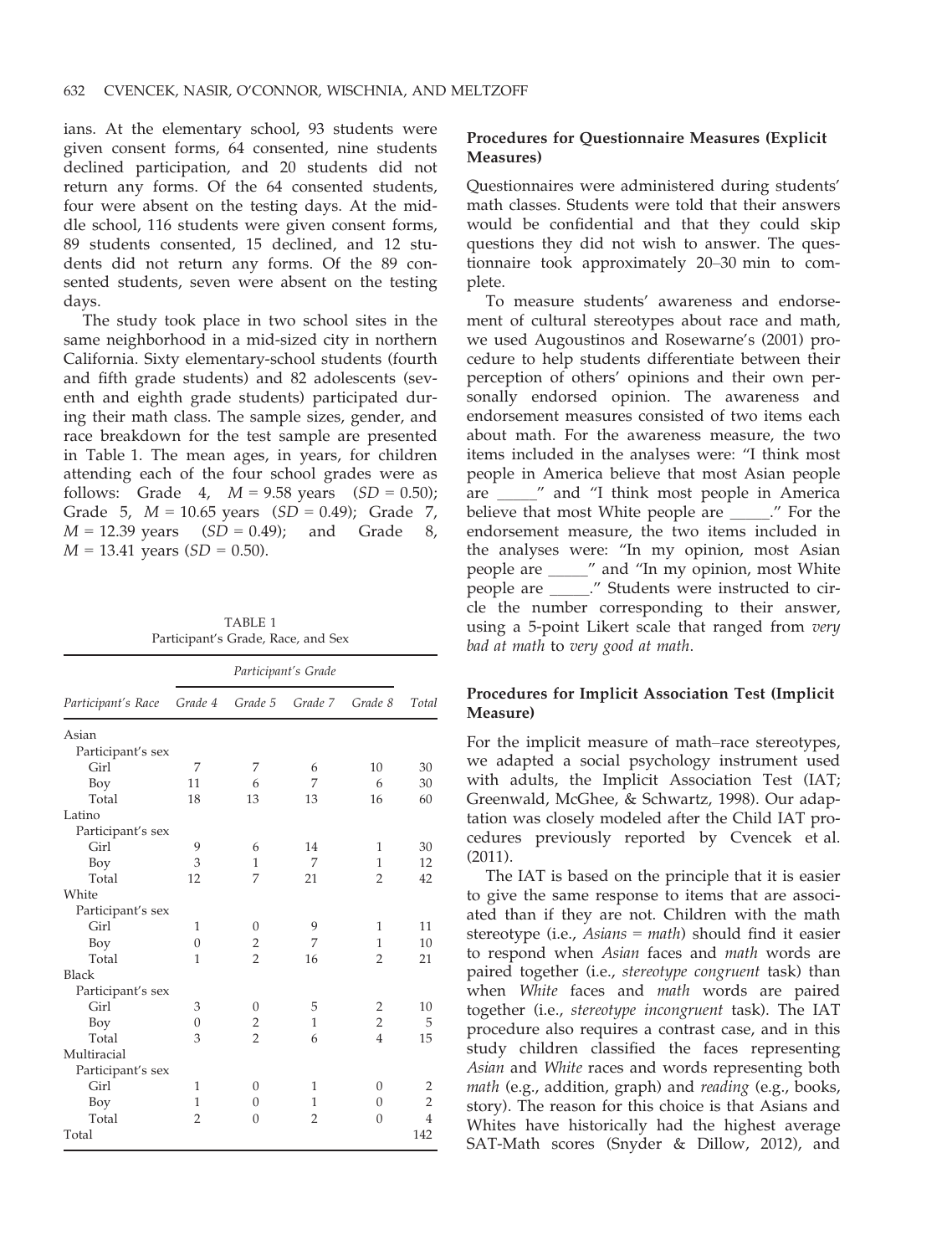therefore this presents a fine-grained and conservative test of the societal stereotype—one that distinguishes between two groups that are both stereotyped as doing well in school and well in mathematics. In addition, reading is a natural contrast to math because: (1) reading and math education are mandated from the first grade on and (2) standardized tests across many countries have reading and math portions.

In our IAT scoring, positive scores indicated stronger association of math with Asian than with White; this was captured by the D-score (Greenwald, Nosek, & Banaji, 2003), which quantifies the strength and direction of the association. The researcher administered the IAT measures in a separate room outside of the main classroom. Students were tested in groups of four on school laptops. The administration of the IAT measure took 15 min. For more details about the Child IAT procedure, see Cvencek et al. (2011) and Cvencek, Meltzoff, and Kapur (2014).

### RESULTS

Preliminary analyses examined the main effects and interactions of gender and ethnicity on the dependent measures of stereotype awareness, endorsement, and IAT scores. The main conclusion from these preliminary analyses was that these factors did not significantly influence the dependent measures, nor were there any interactions between them (all  $ps > .26$ ), which allowed collapsing across gender and ethnicity for the remainder of the analyses.

# Stereotype About Asians' Mathematical Ability

Explicit math–race stereotype questionnaire data. The results indicated that, collapsed across all four school grades, students were both aware of and endorsed the stereotype that Asians are better at math than Whites. More specifically, across all grades, the awareness ratings about the math ability of Asians ( $M = 4.50$ ,  $SD = 0.83$ ) were significantly higher than the awareness ratings about the math ability of Whites  $(M = 4.04, SD = 0.98)$ ,  $t(140) = 4.57$ ,  $p < .001$ ,  $d = .50$ . Similarly, the *endorse*ment of the belief that Asians are good at math  $(M = 4.58, SD = 0.72)$  was significantly higher than the endorsement of the belief that Whites are good at math  $(M = 4.04, SD = 0.90), t(138) = 6.09,$  $p < .001$ ,  $d = .66$ . Broken down more finely, for the adolescents the awareness and endorsement measures each showed a significant effect for the

Asians = math stereotype ( $ps < .001$ ); for the elementary-school children, the corresponding effects were  $p = .07$  for awareness and nonsignificant  $(p > .34)$  for the personal endorsement measure (possible developmental changes are discussed below).

Implicit math–race stereotype IAT data. As is customary both in adult and child data, noise in the IAT data was reduced by excluding participants who were identified as outliers on the basis of preestablished criteria (e.g., Cvencek et al., 2011). These criteria excluded 20 (14%) of the participants, leaving  $n = 122$  participants for statistical analysis. The IAT results show that, across all four school grades, children manifest significant racial stereotypes linking Asians with math  $(M = 0.09)$ ,  $SD = 0.43$ ,  $t(121) = 2.19$ ,  $p = .03$ ,  $d = .21$ . These results mean that children associated math more strongly with Asians than with Whites—evidence for the implicit Asian–math race stereotype.

# Relationship Between Explicit and Implicit Math– Race Stereotype Measures

To examine the relationship between the participants' explicit verbal report (awareness and endorsement) and their implicit cognition as measured nonverbally (IAT), we transformed the four explicit questions to two difference scores, so they could be directly compared to the IAT D-score. For each of the two explicit measures (awareness and endorsement), the scores on the "White" item were subtracted from the scores on the "Asian" item. Thus, positive values for the awareness difference score indicated the awareness of a cultural stereotype that Asians are better at math than Whites. Similarly, positive values for the endorsement difference score indicated the personal endorsement of a stereotype that Asians are better at math than Whites. Children's implicit stereotype scores are already expressed as a difference score—the D-score, which captures the direction and strength of the difference (Greenwald et al., 2003). The sample included in this analysis comparing the explicit to implicit measures at the individual participant level encompassed  $n = 95$  children, who had data for the implicit measure as well as the two explicit measures. The participants' explicit awareness and endorsement measures were correlated with each other,  $r(95) = .48$ ,  $p < .001$ . The participants' IAT scores were significantly correlated with their explicit awareness,  $r(95) = .30$ ,  $p = .004$ , but not with their personal endorsement,  $r(95) = .16$ ,  $p = .13$ .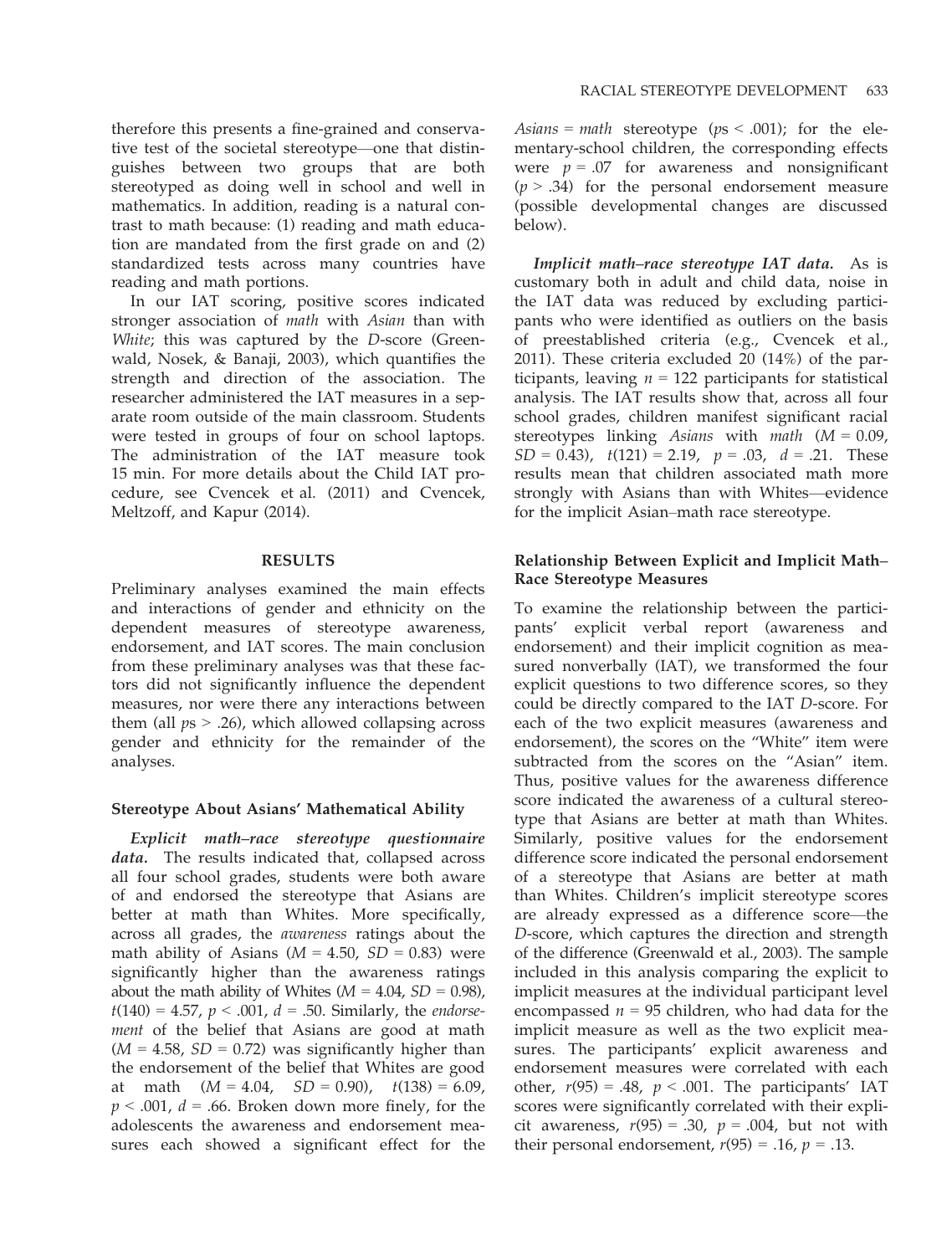# Age Differences in Explicit and Implicit Math– Race Stereotypes

Table 2 presents the means for the students' awareness and endorsement of the math–race stereotype as a function of school grade. A repeated-measures ANOVA was conducted with school grade as a between-subject factor and the four explicit measure types (i.e., awareness of the stereotype that Asians are good at math, awareness of the stereotype that Whites are good at math, endorsement of the stereotype that Asians are good at math, and endorsement of the stereotype that Whites are good at math) as within-subject measures. The main effect of the school grade was statistically significant,  $F(3, 134) = 2.64$ ,  $p = .05$ . The interaction between school grade and explicit measure type was also statistically significant,  $F(3, 134) = 8.28$ ,  $p < .001$ . Post hoc *t*-tests using the Bonferroni correction indicated that children's awareness of stereotypes about Asians' math ability was significantly stronger in Grade 8 than in Grades 4, 5, and 7 (all  $ts > 2.36$ ,  $ps < .021$ ,  $ds > .57$ ). Children's endorsement of stereotypes about Asians' math ability was significantly stronger in Grade 7 and Grade 8 than in Grade 5 ( $ts > 2.93$ ,  $ps < .005$ ,  $ds > .85$ ). Children's endorsement of stereotypes about Whites' math ability was significantly weaker in Grade 8 than in Grades 4, 5, and 7  $(ts > 2.43, ps < .019, ds > .72).$ 

We can also compare the explicit measures (stereotype awareness and endorsement) concerning the Asians versus Whites directly to one another. Comparing the mean awareness scores for Asians and Whites revealed that the awareness of the Asian–math stereotype was significantly higher than the awareness of the White–math stereotype in Grades 5, 7, and 8 (ts > 2.08,  $ps < .043$ ,  $ds > .40$ ), but not in Grade 4 ( $p > .45$ ). Comparing the mean personal endorsement scores toward Asians and Whites revealed that the endorsement of the Asian–math stereotype was significantly higher than the endorsement for White–math stereotype in Grades 7 and 8 ( $ts > 4.78$ ,  $ps < .001$ ,  $ds > .80$ ), but not in Grades 4 and 5 ( $ps > .47$ ).

The implicit measure also supported this general pattern as a function of age. A one-way ANOVA was conducted with school grade as a betweensubject factor and the IAT score as a dependent measure. The main effect of the school grade was statistically significant,  $F(3, 118) = 3.81$ ,  $p = .012$ . Post hoc t-tests using the Bonferroni correction indicated that children in Grades 7 and 8 associated Asian with math more strongly than children in Grade 5 did ( $ts > 2.36$ ,  $ps < .022$ ,  $ds > .68$ ). The implicit stereotype was significantly different from zero in Grade 8 ( $t = 3.94$ ,  $p = .001$ ,  $d = .86$ ), but not significantly different from 0 in Grades 4, 5, or 7 (all  $ps > .08$ ). (The Grade 5 data were in the negative direction, thus suggesting a slightly weaker implicit association of Asian with math than White with math.)

## DISCUSSION

We investigated the pervasive American racial stereotype that Asians are good at math. We employed both explicit and implicit measures within the same study. Three chief findings emerged. First, on the explicit measure of stereotype awareness, both elementary students as early as fifth grade as well as adolescents demonstrated

| Measure                    | Fourth Grade      |           | Fifth Grade        |           | Seventh Grade     |           | Eighth Grade        |           |
|----------------------------|-------------------|-----------|--------------------|-----------|-------------------|-----------|---------------------|-----------|
|                            | М                 | <i>SD</i> | M                  | <i>SD</i> | M                 | <i>SD</i> | M                   | <i>SD</i> |
| Explicit awareness         |                   |           |                    |           |                   |           |                     |           |
| "Asians are good at math"  | 4.28 <sub>a</sub> | 0.97      | 4.25 <sub>b</sub>  | 0.79      | 4.54 <sub>c</sub> | 0.85      | 4.96 <sub>abc</sub> | 0.20      |
| "Whites are good at math"  | 4.17              | 0.97      | 3.92               | 0.88      | 4.12              | 1.08      | 3.75                | 0.79      |
| Explicit endorsement       |                   |           |                    |           |                   |           |                     |           |
| "Asians are good at math"  | 4.54              | 0.82      | 4.13 <sub>ab</sub> | 0.85      | $4.71_a$          | 0.56      | 4.75 <sub>h</sub>   | 0.61      |
| "Whites are good at math"  | $4.39_a$          | 0.84      | 3.95 <sub>b</sub>  | 0.84      | 4.09 <sub>c</sub> | 0.94      | $3.42_{abc}$        | 0.65      |
| Implicit stereotype        |                   |           |                    |           |                   |           |                     |           |
| $Asian = math$ association | 0.07              | 0.45      | $-0.15_{ab}$       | 0.33      | $0.13_a$          | 0.43      | 0.32 <sub>h</sub>   | 0.37      |

|                                                                           | TABLE 2 |  |  |
|---------------------------------------------------------------------------|---------|--|--|
| Results for the Explicit and Implicit Stereotype Measures by School Grade |         |  |  |

Note. Means in a row sharing a subscript are significantly different from each other. For the awareness and endorsement measures, the scores range from +1 to +5, with higher scores indicating a stronger awareness/endorsement of the stereotype that the racial group is "very good at math." For the Child IAT measure, the scores range between  $-2$  and  $+2$ , with positive scores indicating a stronger  $A$ sian = math association.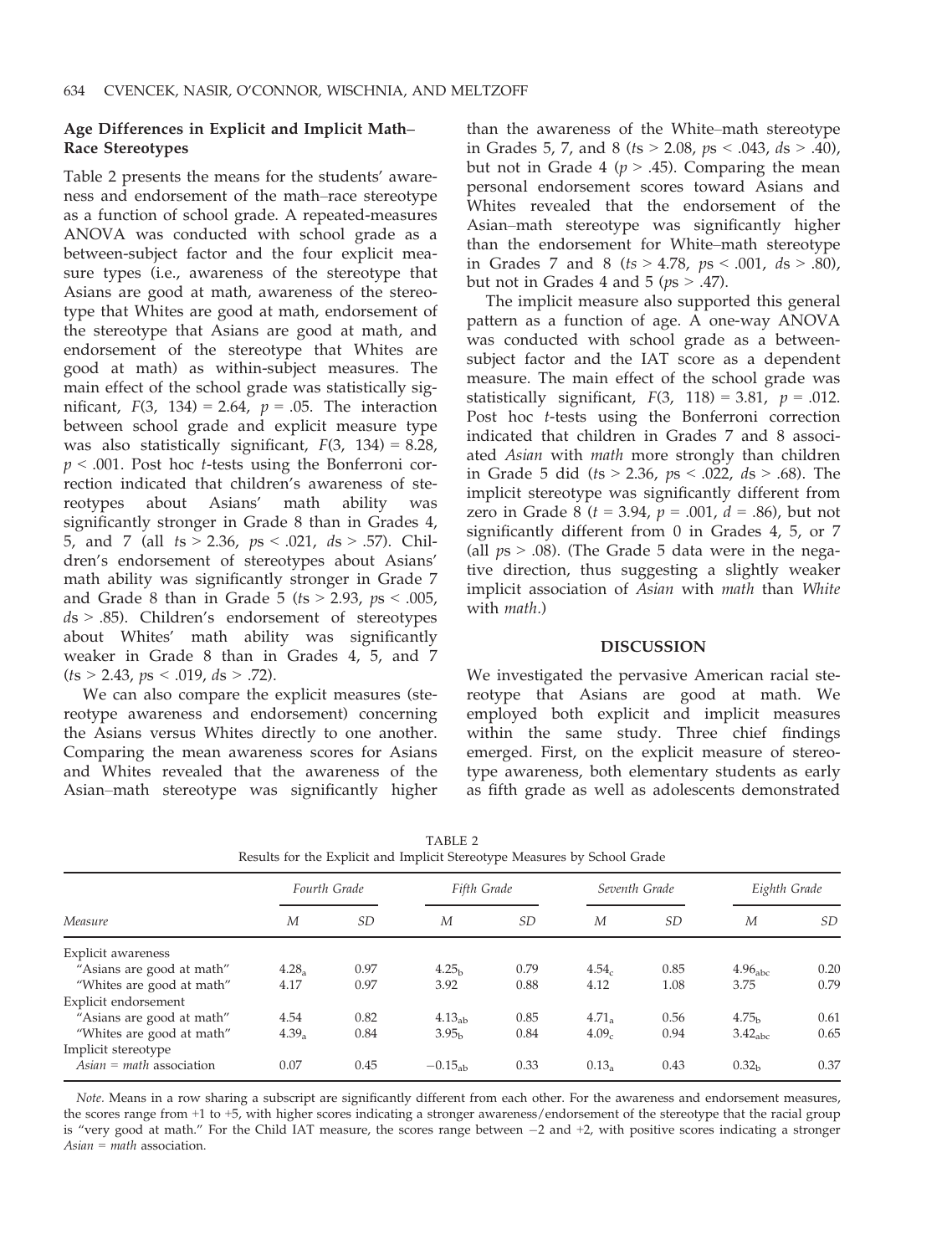the awareness of the racial stereotype that  $Asians = math. Second, on the explicit measure of$ endorsement, only the adolescents personally endorsed the  $Asian = math$  linkage. Third, the IAT measure of implicit cognition revealed that adolescents associated  $A$ sian = math at a nonverbal level that lies below conscious awareness and deliberation. Interestingly, the IAT-measured stereotypes were significantly related to students' awareness of the stereotypes as being "in the air" (Steele, 1997), but not their explicit personal endorsement of this stereotype. Taken together, the results suggest that as students transition into adolescence, they become more aware of stereotypes about Asian and math in our society and are more likely to internalize them as their personal beliefs.

Students' explicit awareness and endorsement of stereotypes about Asians and math were stronger in adolescence than in elementary school. Why? One possibility is that, as students become older, they are increasingly exposed to cultural stereotypes and that such exposure engenders not only awareness but also endorsement. Another possibility is that with age children may observe (or hear about) links between race and school grades or test scores: On average, in the U.S. samples, Asian students outperform others in the domain of mathematics (Snyder & Dillow, 2012), which is exacerbated and made more salient by tracking practices in schools (Eccles & Roeser, 2011). At the same time, it is also known that stereotype formation is not an irresistible processes and that some individual children actively challenge the cultural stereotypes using success in school as a form of "resistance" to stereotypes about their social groups (McGee & Martin, 2011; Way et al., 2013). The stronger stereotype awareness and endorsement in adolescents than in elementary school children may also reflect cognitive-developmental changes in how adolescents interpret and introspectively reason about the social world. While younger children may be more egalitarian with regard to academic achievement of racial groups, older children may revise and begin to crystallize their beliefs and attitudes about racial groups (see Quintana, 1994).

The implicit measure provides converging evidence for age-related differences in race stereotypes about math. On the surface, the observed age changes in implicit stereotypes may not seem to fit with previous work which suggested that certain race attitudes pertaining to in-groups form relatively early and remain stable over childhood (Dunham, Chen, & Banaji, 2013). However, we here reported age differences in implicit beliefs about "who does

math." We would underscore the distinction between race stereotypes and race attitudes (e.g., Greenwald & Banaji, 1995). Stereotypes involve beliefs about social groups (e.g., social group  $x$  is high-achieving in math), whereas attitudes involve valenced evaluations of or feelings about social groups (e.g., social group  $x$  is more likeable or preferred by me). Academic stereotypes and other beliefs about race may develop gradually and be especially susceptible to change and designed interventions. Given the relative nature of the IAT measures, a positive IAT score could also be interpreted as a stronger association of Whites with reading than Asians with reading. To begin to address this alternative explanation, future IAT research could take into account and control for explicit beliefs about Whites' and Asians' reading ability.

The current study suggests that issues of race and achievement are salient for adolescents. Supporting their salience, we found that stereotypes about the academic competence of Asian students did not significantly vary across the racial groups in our sample (see the preliminary statistical analyses in the Results). Indeed, the title of our study derives from a conversation with a seventh grade Latina female participant in this study, who said (verbatim): "They say that, like I said again, Chinese are the best at math. Or Asian. Or Filipinos."

Early adolescence may be a key developmental window in which to support students in discussing and dissecting the origins, causes, and consequences of pervasive cultural stereotypes. Previous work with middle-school girls has shown that mentoring students about cognitive malleability positively influences standardized math test scores (Good, Aronson, & Inzlicht, 2003). Taking this one step further, it would seem possible to mentor students about the pernicious nature of cultural stereotypes about "who does math" and how—even though such beliefs exist on a societal level—they themselves as individual learners, need not personally subscribe to such stereotypes or apply stereotypes to themselves. One could also highlight the potential deleterious effect that even seemingly "positive" stereotypes may have on *other* children. Stereotypes are often relational, and a stereotype highlighting one group as being "good at math" or "good at school" may indirectly imply that another group is not. Promoting a more continuous interpretation of people's skills significantly affects children's thinking and behavior, suggesting theoretically driven intervention strategies (Cohen, Garcia, Apfel, & Master, 2006).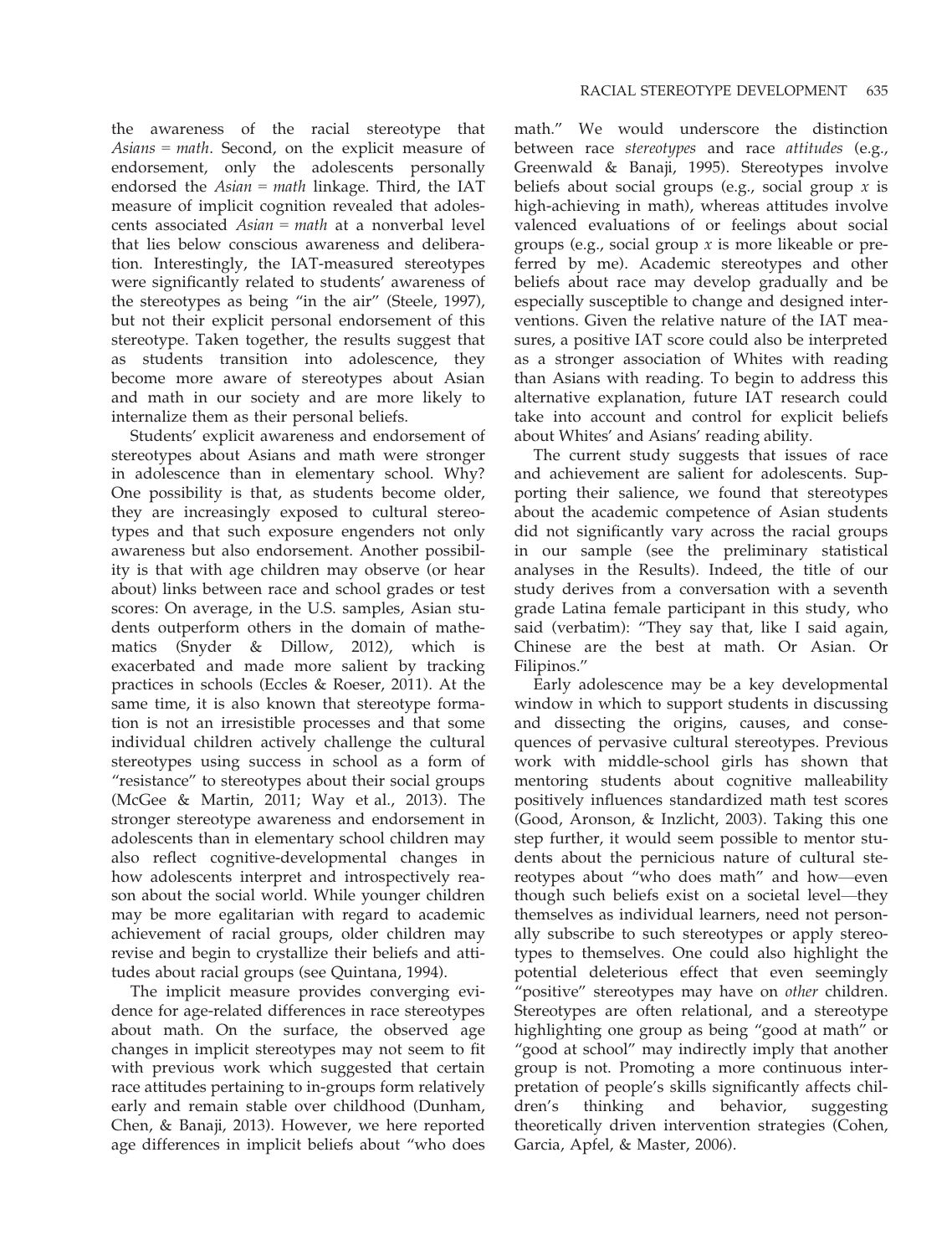Our data call attention to individual variations in children's implicit and explicit stereotypes and their change over time. It would now be interesting to test whether children develop these racial stereotypes within a tightly defined age period, or whether there are different developmental paths for children from different racial and ethnic groups, school settings, and experiential backgrounds. In addition, for both theoretical and applied reasons, it will be important to explore the relation between these academic stereotypes and actual academic performance.

We know from the stereotype threat literature (Steele, 1997) that stereotypes do not have to be personally endorsed (or even consciously available) in order to affect individuals from the targeted group—negative stereotypes only need be activated (Schmader et al., 2008). With respect to stereotypes about Asians' math ability, research has shown that, even among White undergraduate students who are otherwise high achieving in math, the activation of  $Asian = math$  stereotypes can undermine their math achievement when a math test is said to assess "whether Asians are superior at all types of math problems or only certain types" (Aronson et al., 1999). The current study provides insights into the early development of implicit and explicit racial stereotypes about academic domains, and more multimethod studies will permit the assessment of children's developing racial stereotypes in a richer and more nuanced fashion.

## **CONCLUSIONS**

The present research demonstrates stereotypes about the academic competence of Asian students using both explicit and implicit measures and suggests the salience of these stereotypes to children in a diverse school setting. In addition, the results show that relative to elementary school children—adolescents are more aware of stereotypes about Asians and math in American society and more likely to internalize them and endorse them as their personal beliefs. Future studies will profit from multimethod approaches using a diverse array of measurement tools (Meltzoff, Kuhl, Movellan, & Sejnowski, 2009) to advance our knowledge about the mechanisms, developmental timeline, and personal experiences surrounding racial stereotypes in children.

## REFERENCES

Aboud, F. E. (2003). The formation of in-group favoritism and out-group prejudice in young children: Are they distinct attitudes? Developmental Psychology, 39, 48–60. doi:10.1037/0012-1649.39.1.48

- Aronson, J., Lustina, M. J., Good, C., Keough, K., Steele, C. M., & Brown, J. (1999). When White men can't do math: Necessary and sufficient factors in stereotype threat. Journal of Experimental Social Psychology, 35, 29– 46. doi:10.1006/jesp.1998.1371
- Augoustinos, M., & Rosewarne, D. L. (2001). Stereotype knowledge and prejudice in children. British Journal of Developmental Psychology, 19, 143–156. doi:10.1348/ 026151001165912
- Black-Gutman, D., & Hickson, F. (1996). The relationship between racial attitudes and social-cognitive development in children: An Australian study. Developmental Psychology, 32, 448–456. doi:10.1037/0012- 1649.32.3.448
- Bobo, L. D. (2001). Racial attitude and relations at the close of the twentieth century. In N. J. Smelser, W. J. Wilson, & F. Mitchell (Eds.), America becoming: Racial trends and their consequences (Vol. 1, pp. 264–301). Washington, DC: National Research Council.
- Cohen, G. L., Garcia, J., Apfel, N., & Master, A. (2006). Reducing the racial achievement gap: A social-psychological intervention. Science, 313, 1307–1310. doi:10. 1126/science.1128317
- Cvencek, D., Meltzoff, A. N., & Greenwald, A. G. (2011). Math–gender stereotypes in elementary school children. Child Development, 82, 766–779. doi:10.1111/ j.1467-8624.2010.01529.x
- Cvencek, D., Meltzoff, A. N., & Kapur, M. (2014). Cognitive consistency and math–gender stereotypes in Singaporean children. Journal of Experimental Child Psychology, 117, 73–91. doi:10.1016/j.jecp.2013.07.018
- Devine, P. G. (1989). Stereotypes and prejudice: Their automatic and controlled components. Journal of Personality and Social Psychology, 56, 5–18. doi:10.1037/ 0022-3514.56.1.5
- Dunham, Y., Chen, E. E., & Banaji, M. R. (2013). Two signatures of implicit intergroup attitudes: Developmental invariance and early enculturation. Psychological Science, 24, 860–868. doi:10.1177/0956797612463081
- Eccles, J. S., & Roeser, R. W. (2011). Schools as developmental contexts during adolescence. Journal of Research on Adolescence, 21, 225–241. doi:10.1111/j.1532-7795. 2010.00725.x
- Good, C., Aronson, J., & Inzlicht, M. (2003). Improving adolescents' standardized test performance: An intervention to reduce the effects of stereotype threat. Applied Developmental Psychology, 24, 645–662. doi:10. 1016/j.appdev.2003.09.002
- Greenwald, A. G., & Banaji, M. R. (1995). Implicit social cognition: Attitudes, self-esteem, and stereotypes. Psychological Review, 102, 4–27. doi:10.1037/0033-295X.102. 1.4
- Greenwald, A. G., McGhee, D. E., & Schwartz, J. L. K. (1998). Measuring individual differences in implicit cognition: The Implicit Association Test. Journal of Personality and Social Psychology, 74, 1464–1480. doi:10. 1037/0022-3514.74.6.1464